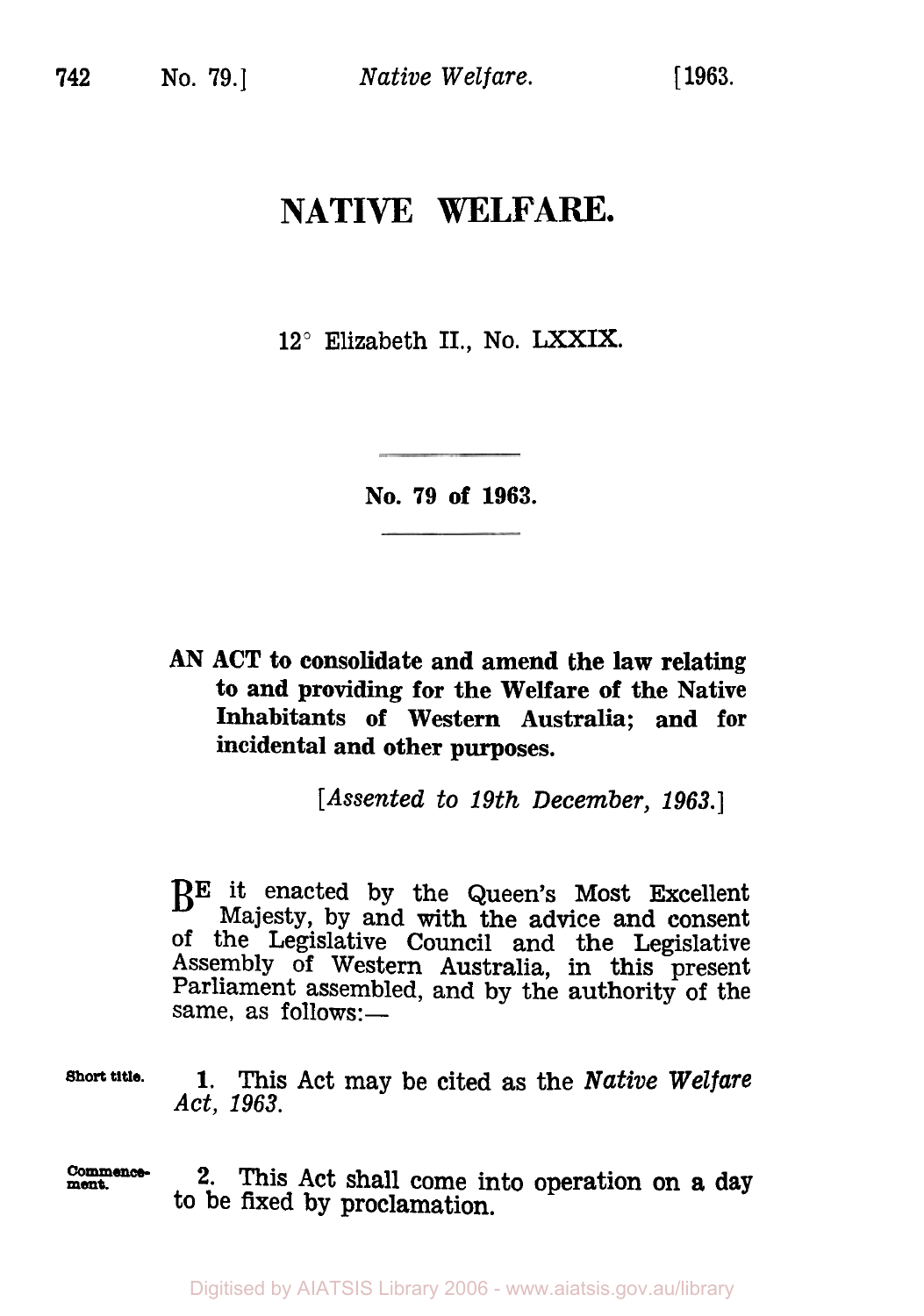3.  $(1)$  The Acts specified in the Schedule to this  $R_{\text{sephans}}$ Act are repealed to the extent therein mentioned.

(2) The provisions of sections fifteen and sixteen of the Interpretation Act, 1918, apply in respect of the repeals effected by subsection  $(1)$  of this section, but this express inclusion of the application of the provisions of those sections does not exclude the application to this Act of the other provisions of the Interpretation Act, 1918.

**(3)** Where in any other Act reference is made to thereof, the reference shall be taken, unless the context indicates or requires otherwise, to be a reference to this Act, or as the case requires, to the corresponding provision of this Act, and that reference shall be read and construed accordingly.

**4.** In this Act unless the context requires other- *Interpretation.* wise-

"Commissioner" means the Commissioner **of**  Native Welfare appointed under this Act, and includes any person for the time being discharging the duties of the office of Commissioner:

"Department" means the Department of Native Welfare established under this Act;

"manager" means a manager appointed under this Act for any reserve;

"native" means-

- (a) any person of the full blood descended from the original inhabitants of Australia; and
- (b) any person of less than full blood who is descended from the original inhabitants of Australia or from their full blood descendants, except a<br>person so descended who is only one-fourth or less than one-fourth of the original full blood;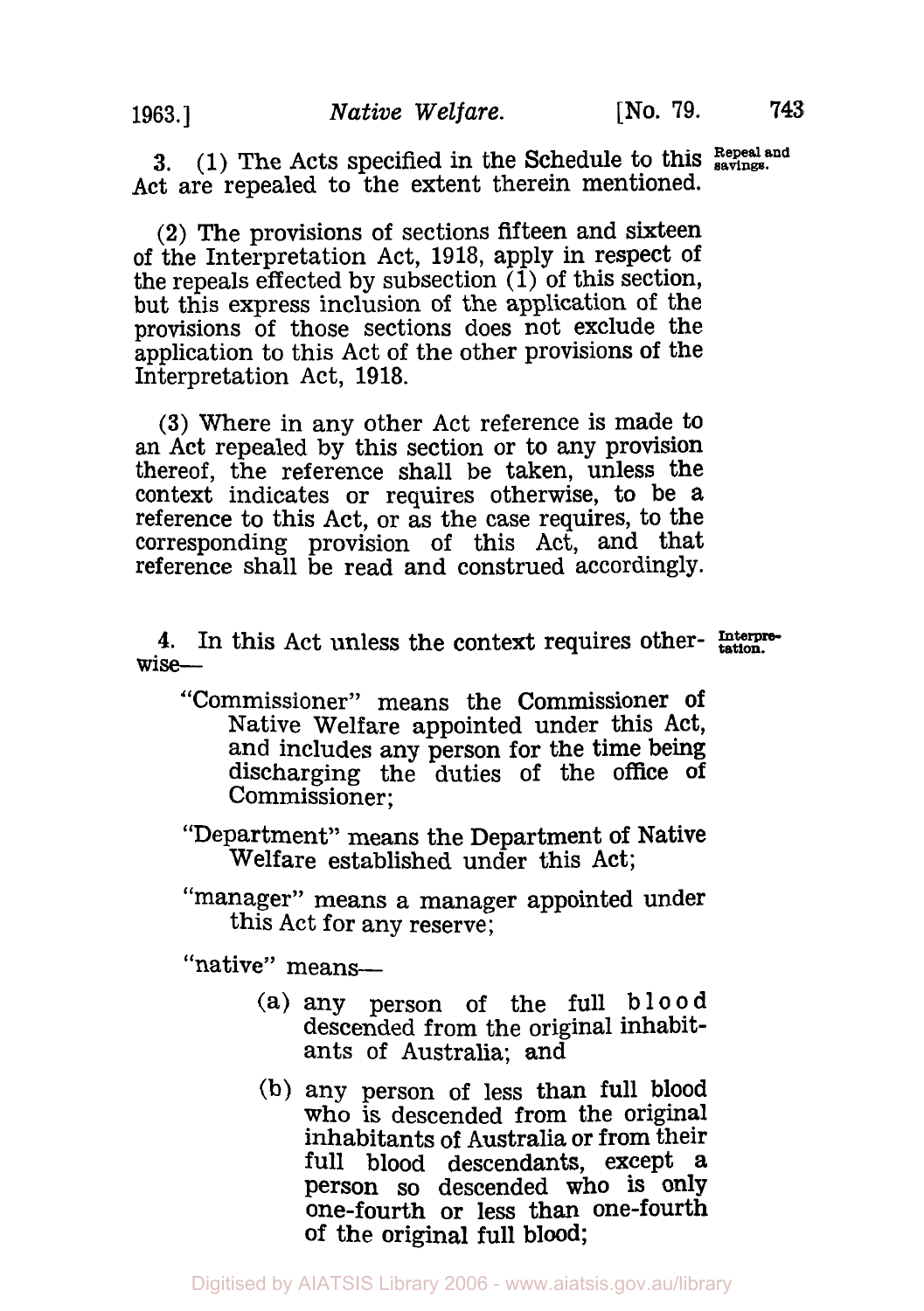but notwithstanding the provisions of this interpretation, any person of the full blood or of less than the full blood descended from the original inhabitants of Australia  $\texttt{who}\texttt{}=\texttt{}$ 

- (i) has served in the Territory of New Guinea or beyond the limits of the Commonwealth as a member of the Naval, Military or Air Forces of the Commonwealth; or
- (ii) has served a period of not less than six months' full time duty **as** a member of the Naval, Military or **Air**  Forces of the Commonwealth,

and has received or is entitled to receive<br>an honourable discharge, has all the rights, privileges and immunities and is subject to the duties and liabilities of a natural born subject of Her Majesty who is of the same age;

- "native institution" means a school, home, hostel, station, farm, reserve, mission, or other institution for the benefit or care of<br>the native inhabitants of the State. native inhabitants of the State, declared by proclamation to be a native institution for the purposes of this Act;
- "representative'' means a person appointed by the Minister pursuant to the provisions of Section twelve of this Act;
- ('reserve" means a reserve for natives proclaimed under this Act.

**Department**  *of* **Native Welfare.** 

**5. (1)** There shall be established a Department to be called the Department **of** Native Welfare, which Department shall be under the Minister and be charged with the duty of promoting the welfare of natives.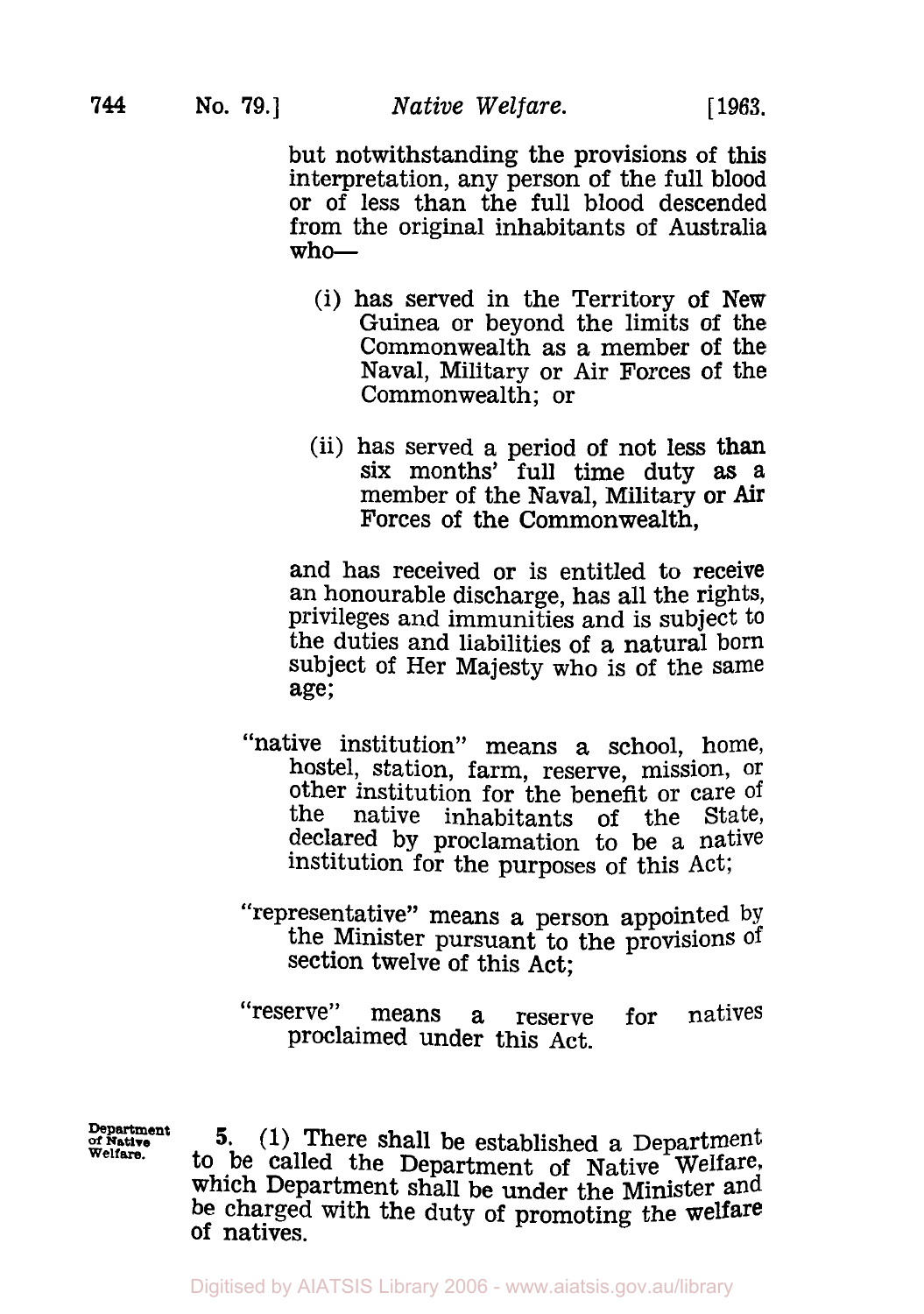**(2)** Without limiting the operation of section three of this Act, the Department of Native Welfare established under the Acts repealed by this Act, as that Department existed immediately prior to the coming into operation of this Act, shall be deemed to be and shall be the Department of Native Welfare established pursuant to this section.

**6.** (1) The Treasurer of the State shall in every  $\frac{A_{\text{n}}}{A_{\text{obs}}}\text{p}_\text{laced}$ year place at the disposal of the Department a sum at disposal of ten thousand pounds out of the Consolidated Revenue Fund, and such further moneys **as** may be provided by Parliament, to be applied to the purposes **of** the Department.

(2) If in any year the whole of the annual sum placed at the disposal of the Department is not expended, the unexpended balance shall be retained by the Department and expended in the performance of the duties of the Department in any subsequent year.

- 7. It shall be the duty of the Department-- **Duties of** Department.
	- (a) to apportion, distribute and apply, as may seem most fit, the moneys placed at its disposal pursuant to this Act;
	- (b) to provide and distribute relief to natives at the discretion of the Department;
	- **(C)** to provide for the custody, maintenance and education of the children of natives;
	- (d) to provide, as far as practicable, for the supply of medical attendance, medicines, rations and shelter to natives who are sick, aged or infirm;
	- (e) to manage and regulate the use of all reserves set apart for the benefit of natives; **and**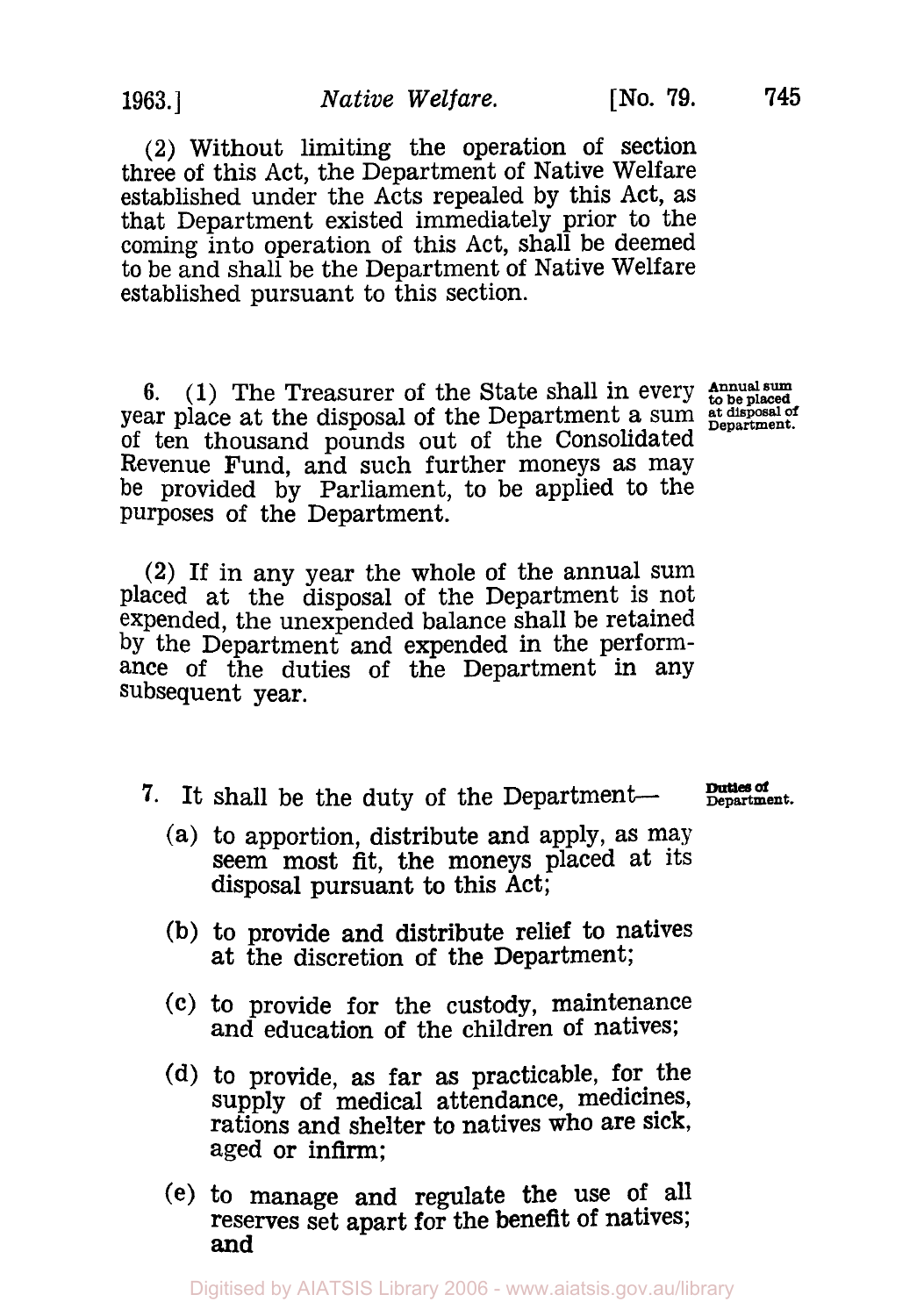(f) to exercise such general supervision and care in respect to all matters affecting the interests and welfare of natives as the Minister in his discretion considers most fit to assist in their economic and social assimilation by the community of the State, and to protect them against injustice, imposition and fraud.

**Native Minister for Welfare**  *corporate.*  **a body** 

**8.** (1) The Minister shall for the purposes of this Act be and continue to be a body corporate under the name of the "Minister for Native Welfare" with perpetual succession and a common seal; and by that name shall be capable of suing and being sued and of acquiring, holding, exchanging, leasing, and and suffering all that bodies corporate may do and suffer.

(2) All courts, judges and persons acting judicially shall take judicial notice of the common seal of the Minister affixed to a document and shall presume that it was duly affixed.

to **thereof dispose to natives. land and** 

- **Authority to acquire 9.** (1) The Minister may-
	- (a) acquire, whether **by** purchase, exchange, lease or otherwise, land with or without improvements referred to in paragraph (b) of this subsection for the purpose of sale or lease in accordance with the provisions of this subsection; and
	- (b) effect to or upon the land acquired such improvements, including clearing, drainage, fencing, sowing, and the provision of livestock, machinery, houses and buildings, and until the land is sold or leased<br>maintain and repair such improvements, including those already effected to or upon the land at the time of the acquisition thereof, as the Minister thinks fit; and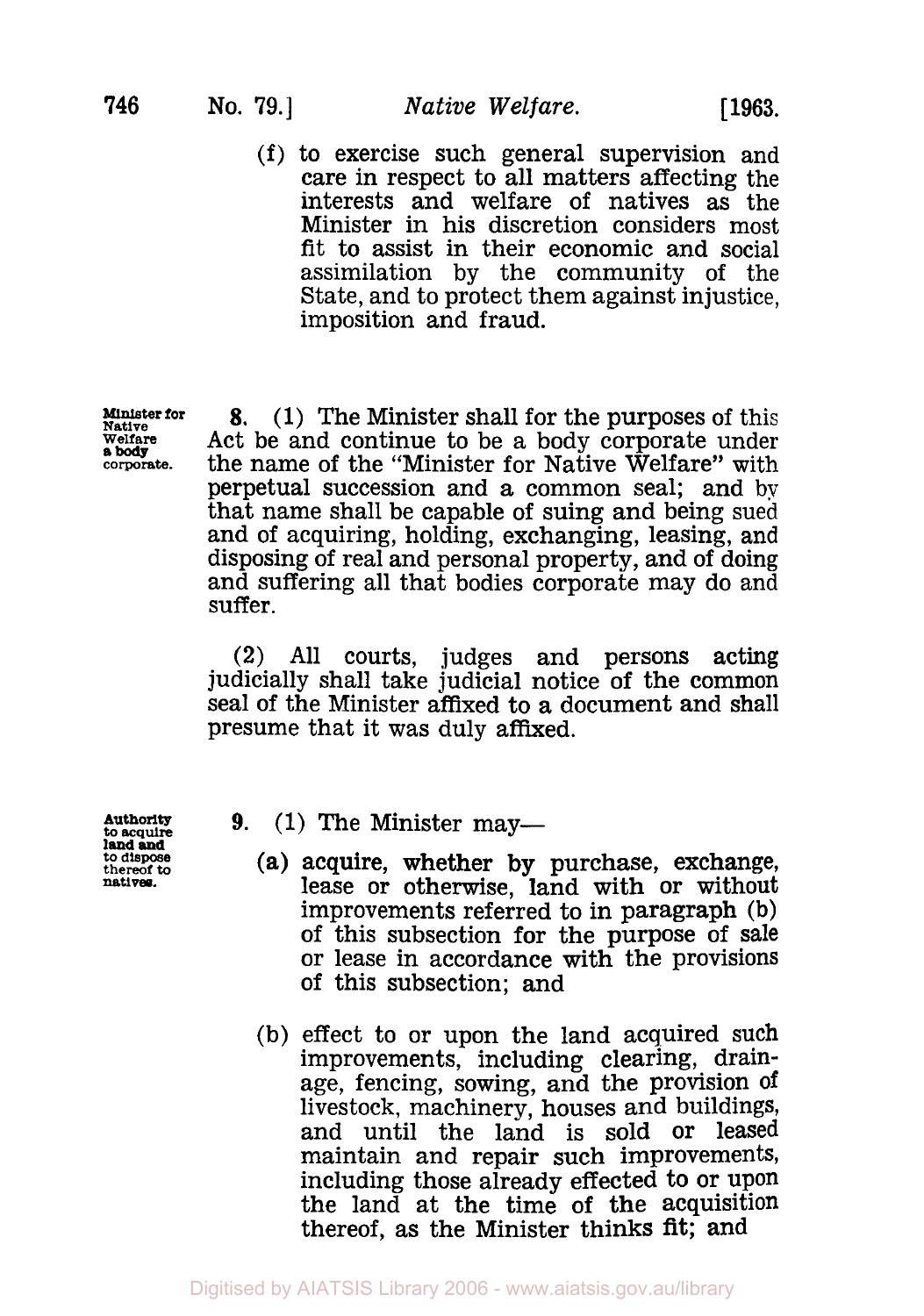- (c) lease the land with the improvements to a native, at such rental, for such term and upon such covenants and conditions as the Minister thinks fit; or
- (d) sell the land with the improvements to *a*  native—
	- (i) for cash; or
	- (ii) under contract of sale upon such terms and conditions as the Minister thinks fit including, if the Minister thinks fit, a condition that upon payment by the purchaser of a sum specified in the contract in part payment of the purchase price and upon execution by the purchaser of<br>such securities as the Minister may require to secure payment of the balance of the purchase price and interest at such rate as the Minister thinks fit on that balance remaining unpaid from time to time, the Minister shall cause the fee simple in the land to be transferred or conveyed to, and the ownership of such of the improvements as comprise livestock, machinery or other chattels to be vested in, the purchaser subject to the securities.

**(2)** The Minister may, in addition to the powers conferred on him by subsection (1) of this section, and develop any land owned or held by him, or to acquire further land, but no such loan shall be made except upon the security of a mortgage to the Minister, for such term, at such rate of interest and upon such terms and conditions as the Minister thinks fit, of the native's estate and interest in the land and the improvements thereon, with or without such additional security as the Minister thinks fit.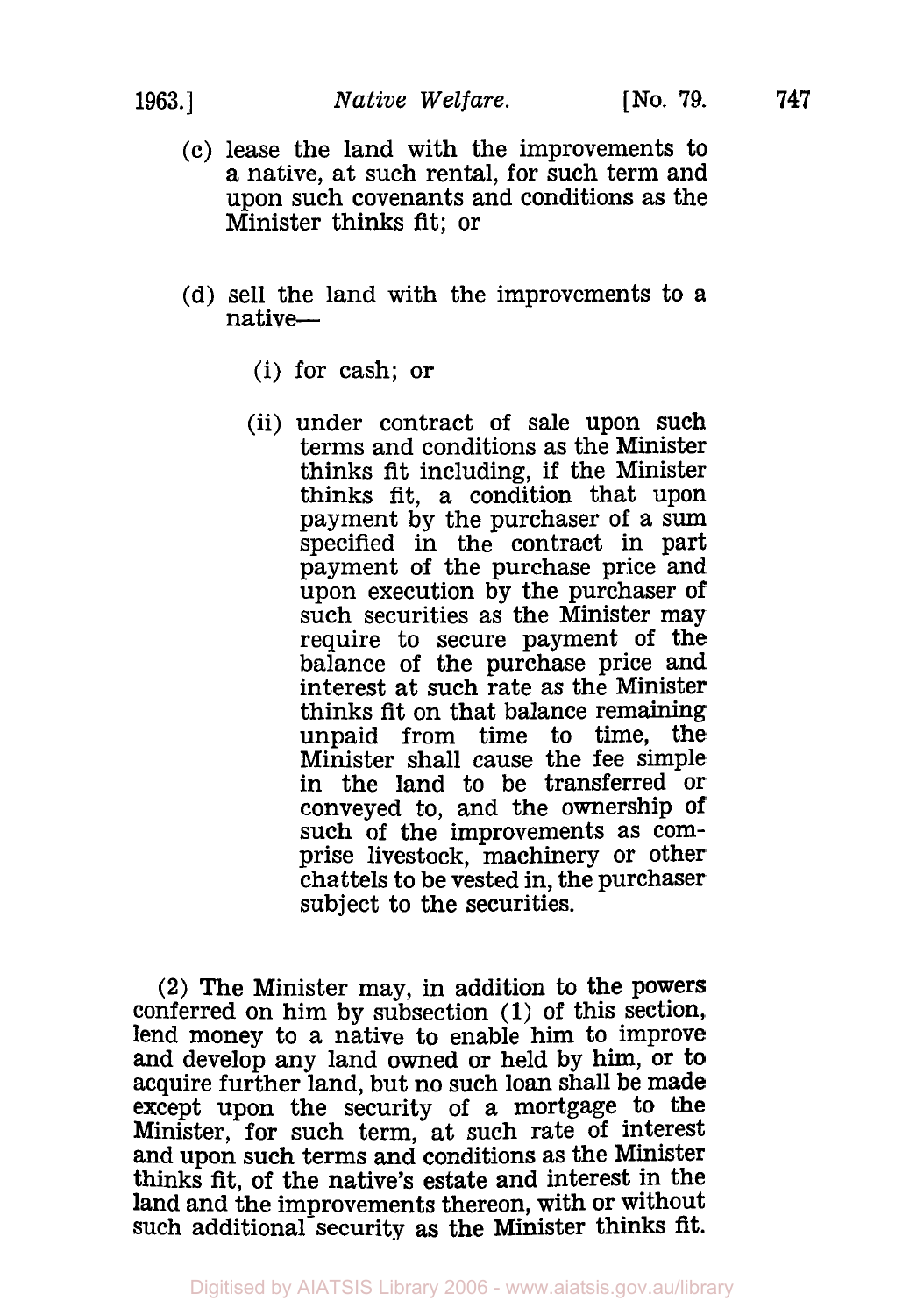(3) The provisions of the Land Act, 1933, and the regulations made under that Act, that are capable of being applied with or without adaptation for the purpose of giving effect to subsection (1) of this section, may be applied with or without adaptation for that purpose; but the Governor may, nevertheless, make such regulations as he thinks necessary or convenient for the purpose of giving effect to that subsection.

**(4)** The powers conferred on the Minister by this of agricultural, pastoral, industrial, commercial or domestic purposes, or such other purposes, whether of the same kind as, or a different kind from, those specified in this subsection, as the Minister thinks fit.

**Minister may extend**  this **Act to persons of less than full blood who** *are* **not natives.** 

**10.** Notwithstanding any other provision of this Act, the Minister may at any time extend in his discretion all or any of the benefits and privileges conferred on natives under this Act to any person who establishes to the satisfaction of the Minister that he is a person of less than full blood descended from the original inhabitants of Australia or from their full blood descendants but is not a native within the meaning of section four of this Act.

**Commis sioner of Native Welfare to be appointed.** 

**11. (1)** The Governor shall appoint a person to be Commissioner of Native Welfare who shall, under the Minister, be responsible for the administration of this Act and of the Department throughout the State.

(2) The Governor may appoint a person to be the deputy of the Commissioner and that person when SO appointed is authorised to exercise any power and perform any duty that the Commissioner may exercise or is required to perform under this Act, whether the Commissioner is absent or not; but the appointment of a deputy does not affect the appointment of a deputy does not exercise or discharge by the Commissioner himself of any power or duty.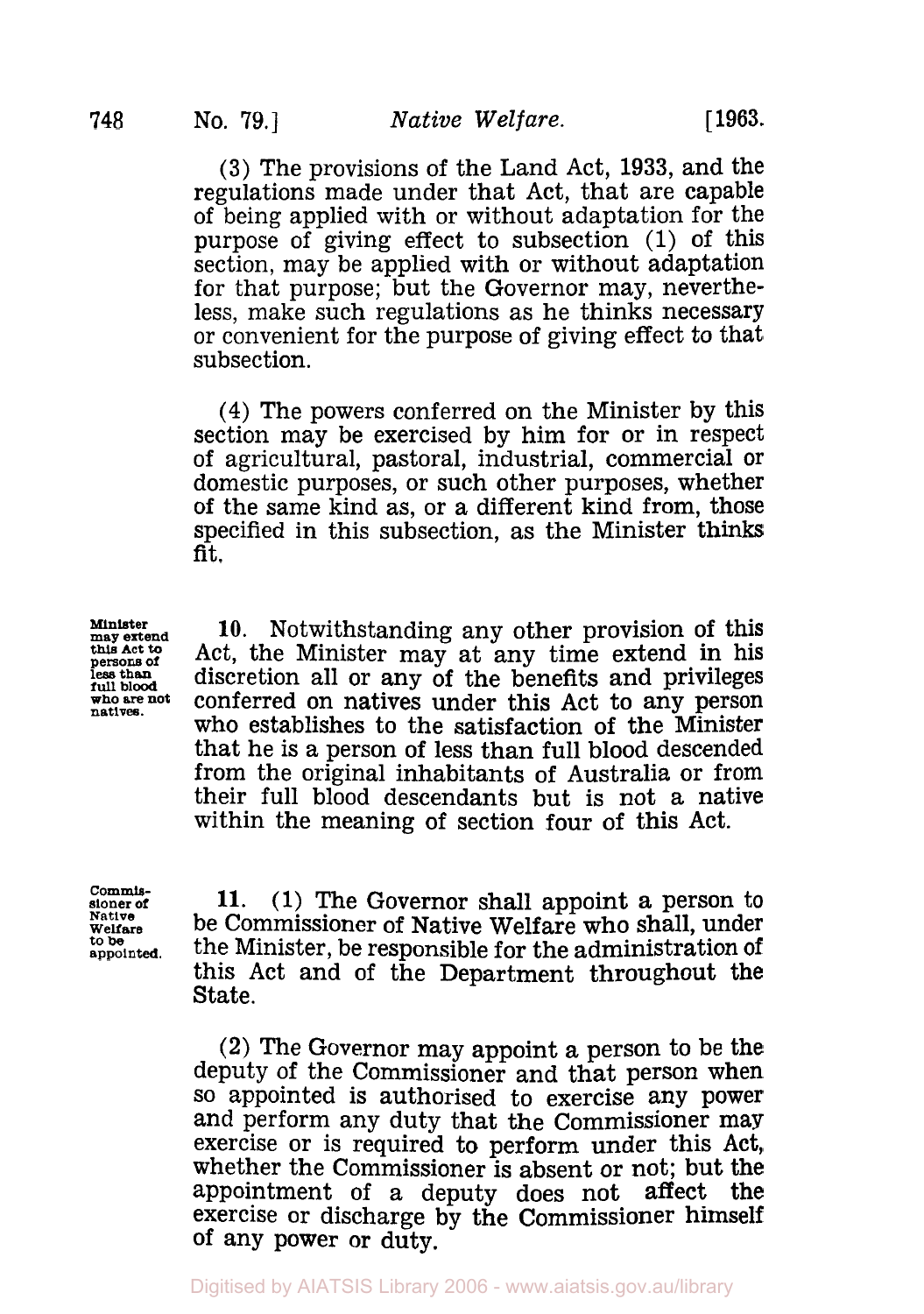**(3)** Without limiting the operation of section three of this Act, the persons who immediately prior to the coming into operation of this Act were respectively the Commissioner of Native Welfare and the deputy of the Commissioner, under the provisions of the Acts repealed by this Act, shall be deemed to have been appointed in accordance with this Act the Commissioner of Native Welfare and the deputy of the Commissioner respectively.

**12. (1)** The Minister may from time to time appoint fit and proper persons to be representatives  $\frac{\text{other on the number of integers}}{\text{my be}}$  who shall, within the parts of the State respectively **appointed**. assigned to them by the Minister, have and exercise the powers and duties prescribed.

(2) The Governor may at any time and from time to time appoint such other persons to such other offices, and with such powers and functions, as he considers necessary or convenient for effectually carrying out the provisions of this Act.

**(3)** Without limiting the operation of section three of this Act the persons who immediately prior<br>to the coming into operation of this Act occupied the offices of Protector under the Acts repealed by this Act shall upon the coming into operation of this Act become, without further appointment, the occupants of the offices of representative in accordance with and for the purposes of this Act.

**13.** The provisions of sections eleven and twelve Application Service Act, 1904, the Superannuation and Family other Acts.<br>Benefits Act, 1938, or the Government Employees (Promotions Appeal Board) Act, 1945, applicable to a person if those Acts did not apply to him on the coming into operation of this Act, or affect the application to him **of** the provisions of any of those Acts if they applied to him before the coming into operation **of** this **Act.**  of this Act do not render the provisions of the Public Service Act.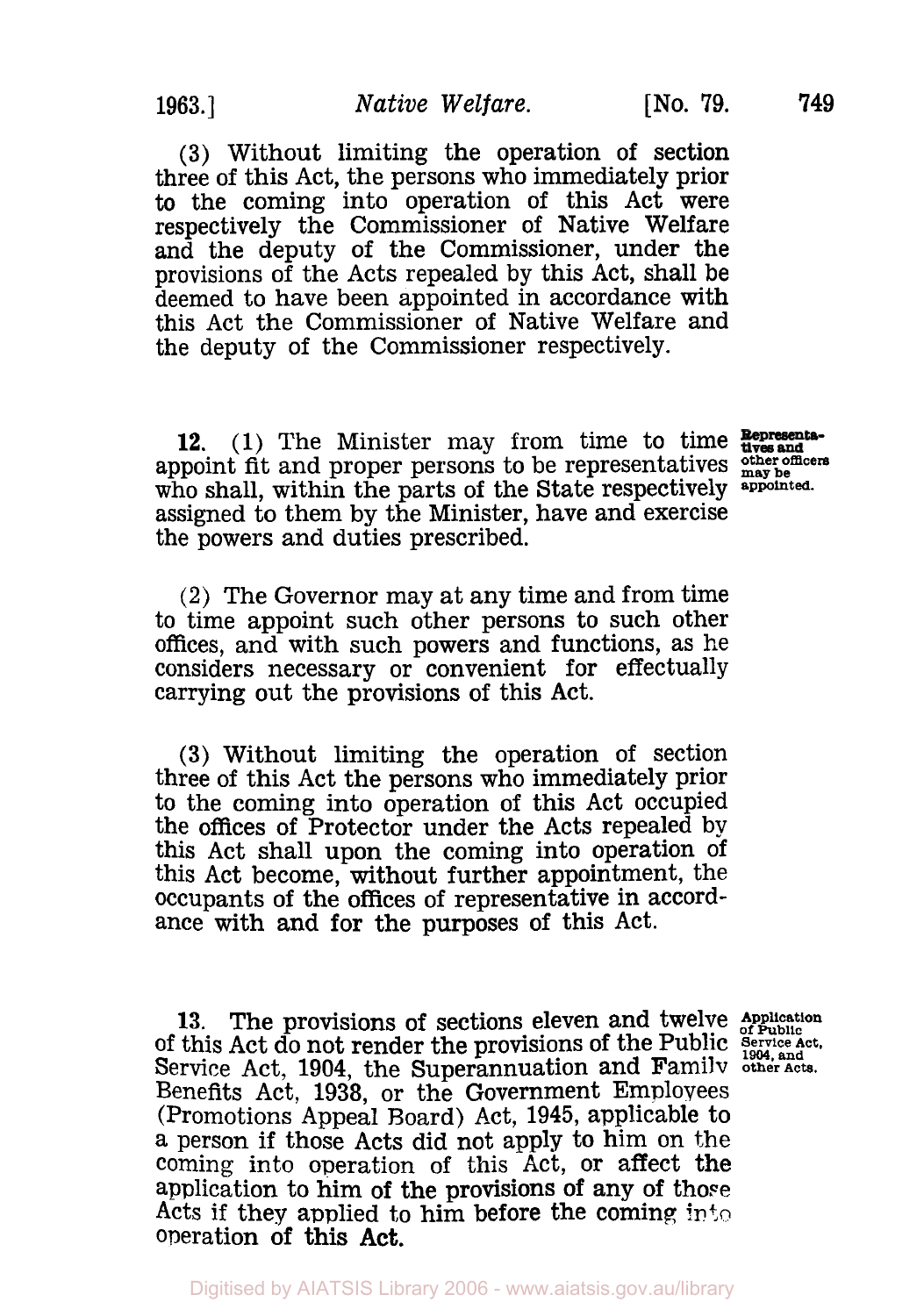**Delegation by Minister. 14.** (1) The Minister may by writing signed by him delegate all or any of the powers and functions conferred upon him by this Act, with the exception of this power of delegation, to the Commissioner or to any other officer of the Department, and the person to whom the power or function is so delegated may exercise that power or function in the same manner and with the same effect as if it were directly conferred upon him by this Act and not by delegation.

> (2) Where the exercise of the power or function is dependent upon the opinion, belief, satisfaction or other state of mind of the Minister in relation to any matter, that power or function when delegated may be exercised by the delegate upon his opinion, belief, satisfaction or state of mind in relation to the matter.

> **(3)** A person who purports to exercise a power or function pursuant to a delegation conferred under the provisions of this section is presumed to do so in accordance with the terms of the delegation in the absence of proof to the contrary.

> **(4)** Any delegation made pursuant to this section may be revoked wholly or in part by the Minister at any time, but no delegation shall prevent the Minister from exercising personally any power or function delegated by him under this section.

**Delegation** *by* **Com-missioner.** 

**15.** (1) The Commissioner may, in relation to a matter or class of matter, delegate in accordance with the regulations all or any of his powers and functions under this Act, with the exception of this power of delegation, so that the powers and functions delegated may be exercised by the delegate<br>in the whole or a part of the State in accordance with the delegation.

(2) In relation to any delegation by the Commissioner pursuant to this section, the provisions of subsections (2), **(3)** and **(4)** of section fourteen of this Act apply as if repeated in this section but as if any reference in those subsections to the Minister were a reference to the Commissioner.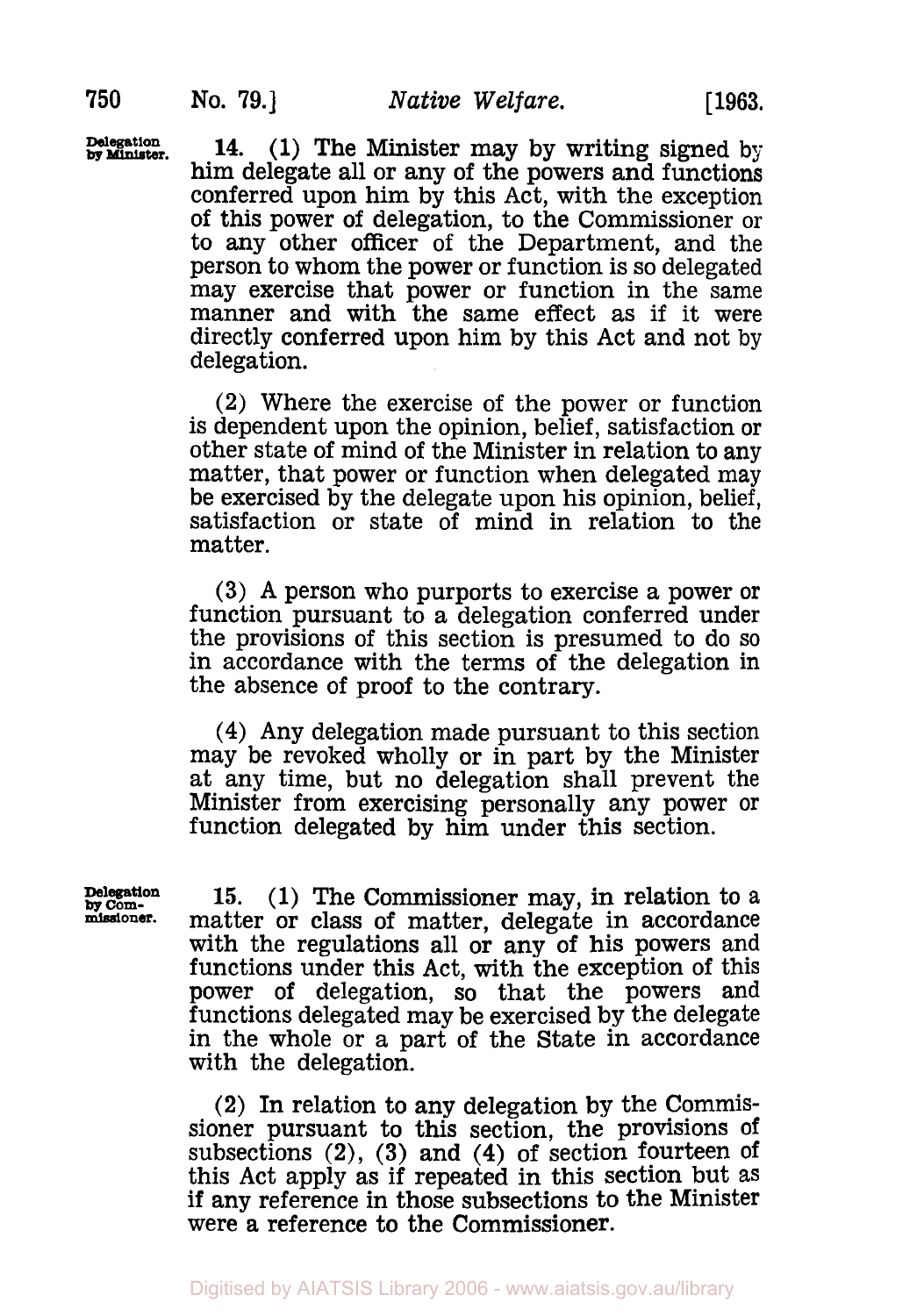16. A person who occupies or has occupied the **Exemption** office of Minister, Commissioner, deputy of the liability. Commissioner, representative, manager or officer of the Department, or who otherwise exercises or performs or has exercised or performed any power or function conferred or any duty imposed by this Act, is not personally liable for anything done or omitted in good faith in, or in connection with, the exercise or purported exercise of any power or function conferred or purported to be conferred, **or**  the performance of any duty imposed or purported to be imposed, by this Act.

**17.** (1) Any person who without the authority **Prohibition** in writing of the Commissioner removes or causes of natives. to be removed any native to any place beyond the State commits an offence against this Act.

(2) The Commissioner shall not give the authority referred to in subsection (1) of this section unless and until the person desiring the removal beyond the State of a native enters into a recognisance with a surety or sureties, at the discretion of the Commissioner, in a sum that the Commissioner considers sufficient to defray the expense of the return of the native to the place from which he is to be removed.

**(3) A** recognisance under this section shall be in the prescribed form and may be renewed from time to time at the discretion of the Commissioner.

**(4)** The Commissioner may, in his discretion, dispense with such recognisance in any particular case.

18. (1) The Governor may, by proclamation- **Reserves for** 

- 
- (a) declare any **Crown** lands to be reserves for natives;
- (b) alter the boundaries **of** a reserve;
- (c) abolish a reserve;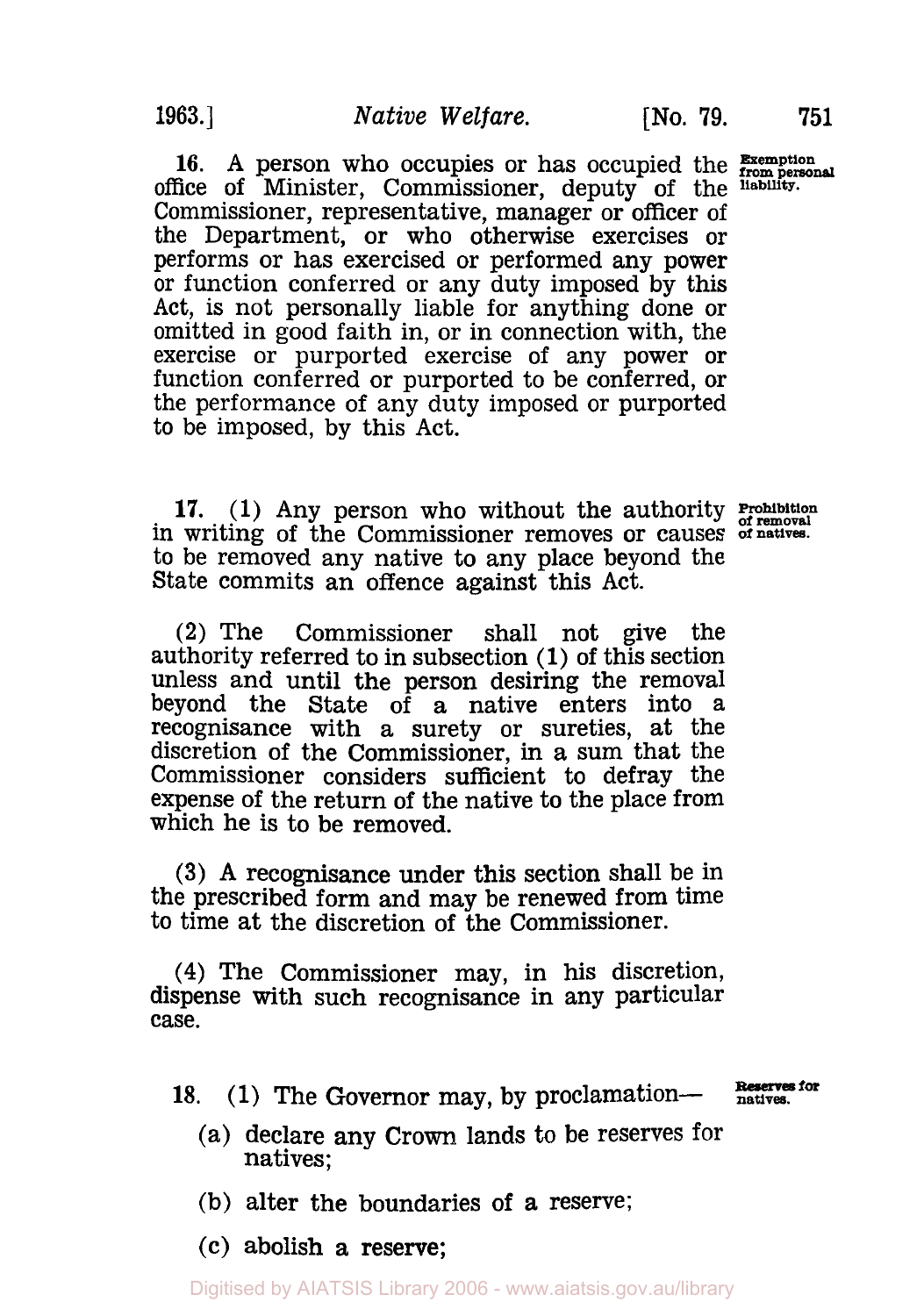but notwithstanding the provisions of paragraph (a) **of** this subsection, not more than two thousand acres of land held under lease or license from the Crown shall be the subject of proclamation under that paragraph in any one magisterial district.

(2) **A** proclamation made under this section may be cancelled or from time to time varied, or an error in any such proclamation may be rectified, by a subsequent proclamation.

**Managers of 19.** (1) The Minister may appoint fit and proper persons to be managers of reserves.

> (2) Without limiting the operation of section three of this Act, any person who immediately prior the office of superintendent of a reserve under the Acts repealed by this Act shall upon the coming into operation of this Act become, without further appointment, the occupant of an office of manager of a reserve in accordance with and for the purposes of this Act.

**Enterlng of reserves prohibited.** 

**20.** (1) It is an offence against this Act for any person other than a native to enter or remain or be within the boundaries of a reserve for any purpose whatsoever, unless he is a manager or an officer of the Department, or a member of either House of the Federal or State Parliaments, or a person authorised in that behalf under the regulations.

**(2) No** complaint shall be made under this section without the authority of the Commissioner.

**Commishave access** 

**sioner** to **21. A** person who employs as an employee Or **that a soccess** engages as an independent contractor a native, shall allow the Commissioner, or a person authorised to do **SO** by the Commissioner, to have access to **the**  native and to any house, ship, boat or premises where the native may happen to be, at all reasonable times, for such inspection and inquiry as he may deem necessary,